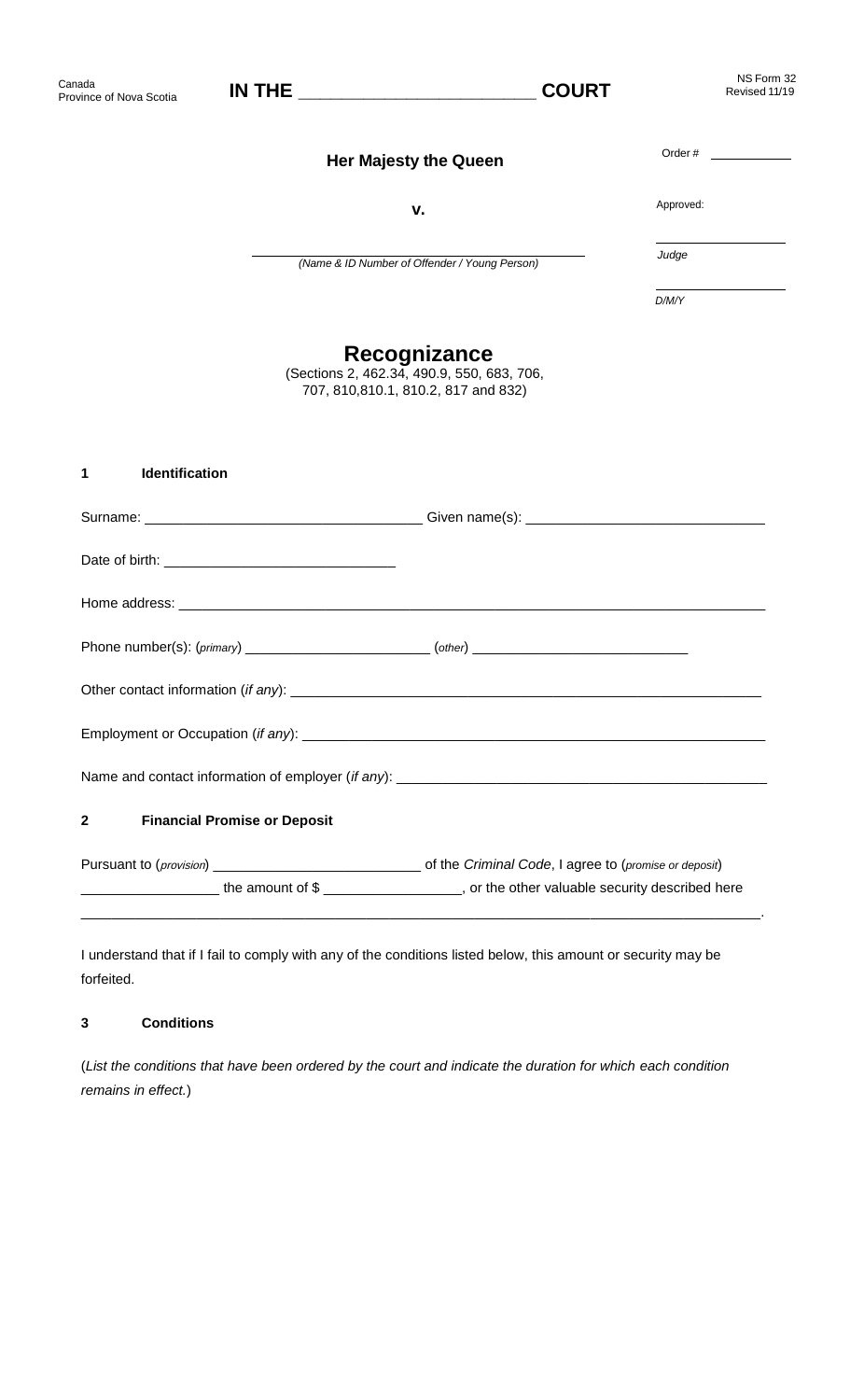### **4 Variation**

I understand that I may apply to a judge or a justice of the peace to have any condition in this form cancelled or varied.

### **5 Conditions in effect**

I understand that the conditions in this recognizance remain in effect until they are cancelled or changed or until I have been discharged, sentenced or otherwise detained by the court (sections 763 and 764 of the *Criminal Code*).

#### **6 Signatures**

### PERSON WHO IS GIVING RECOGNIZANCE:

I understand the contents of this form and agree to comply with the conditions that are listed above.

**Signed on** (*date*) \_\_\_\_\_\_\_\_\_\_\_\_\_\_\_\_\_\_\_\_\_\_\_\_\_\_ , at \_\_\_\_\_\_\_\_\_\_\_\_\_\_\_\_\_\_\_\_\_\_\_\_\_\_\_ (*place*), Nova Scotia.

\_\_\_\_\_\_\_\_\_\_\_\_\_\_\_\_\_\_\_\_\_\_\_\_\_\_\_\_\_\_\_\_ (*Signature of the person*)

Print name:

#### SURETY (*if applicable*):

I understand my role and my responsibilities under this recognizance, and I agree to act as a surety.

I agree to (promise or deposit) as security to the court the amount of \$

I understand that if the person who is giving this recognizance fails to comply with any of the conditions in this recognizance, the money that I have promised or deposited may be forfeited.

Surety Declaration (if applicable)

- Surety Declaration attached. (Section 515.1 of the *Criminal Code*.)
- Surety excepted from providing Surety Declaration. (Subsection 515.1(2) of the *Criminal Code*.)

**Signed on** (*date*) \_\_\_\_\_\_\_\_\_\_\_\_\_\_\_\_\_\_\_\_ , at \_\_\_\_\_\_\_\_\_\_\_\_\_\_\_\_\_\_\_\_\_\_\_\_\_\_\_\_\_\_\_\_\_\_\_ (*place*), Nova Scotia.

\_\_\_\_\_\_\_\_\_\_\_\_\_\_\_\_\_\_\_\_\_\_\_\_\_\_\_\_\_\_\_\_ (*Signature of the Surety*)

Print name:

# JUDGE, PROVINCIAL COURT JUDGE, JUSTICE OR CLERK OF THE COURT:

**Signed on** (*date*) \_\_\_\_\_\_\_\_\_\_\_\_\_\_\_\_\_\_\_\_ , at \_\_\_\_\_\_\_\_\_\_\_\_\_\_\_\_\_\_\_\_\_\_\_\_\_\_\_\_\_\_\_\_\_\_\_ (*place*), Nova Scotia.

\_\_\_\_\_\_\_\_\_\_\_\_\_\_\_\_\_\_\_\_\_\_\_\_\_\_\_\_\_\_\_

Print name:

<sup>(</sup>*Signature of the judge, provincial court judge, justice or clerk of the court*)